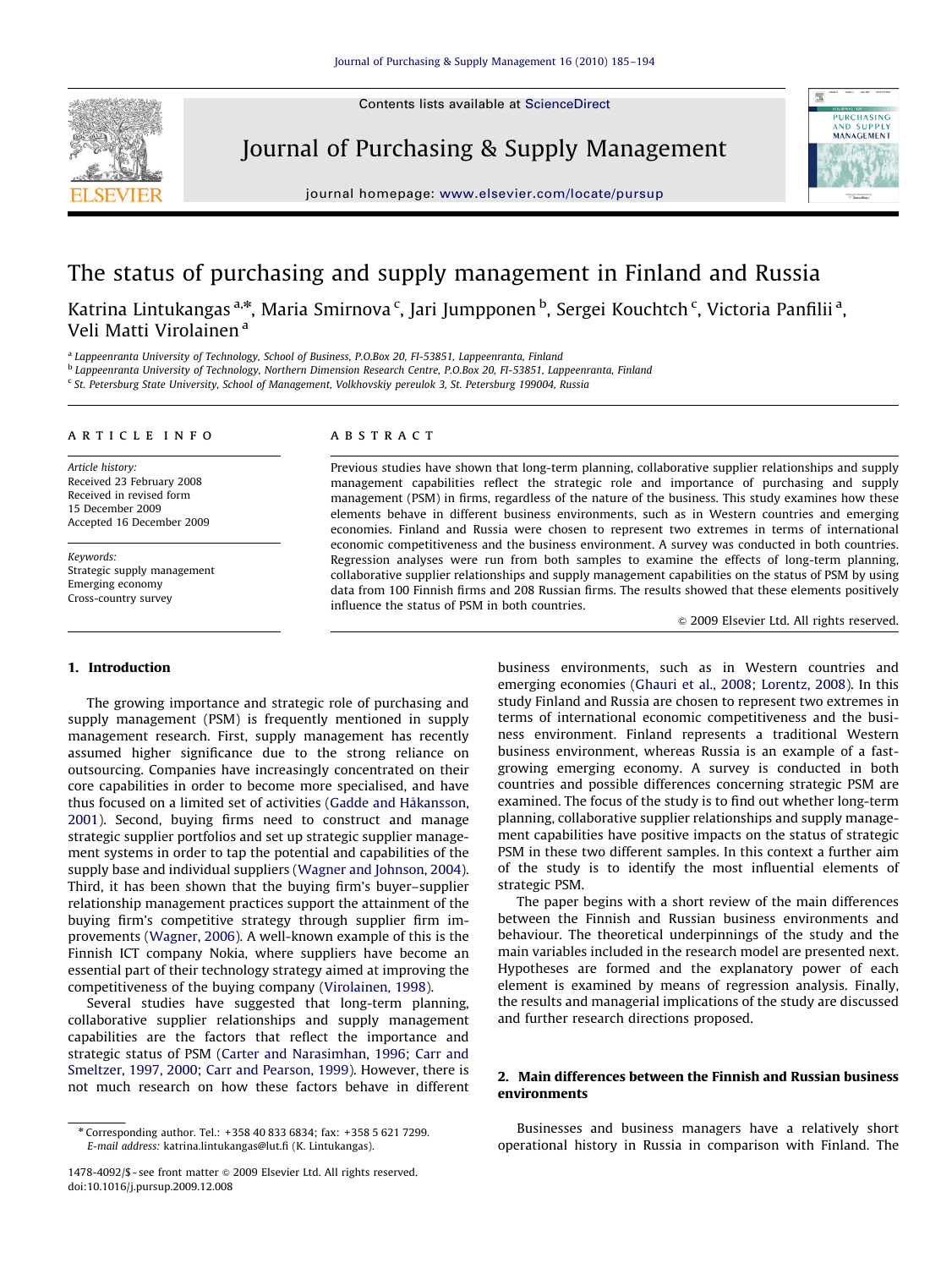business environment in Finland could be characterised as stabilised, whereas in Russia entrepreneurial conditions are in a constant process of change. Similar differences are visible when the two countries are compared in terms of foreign direct investment (FDI): even though Russia has multiplied its FDI stock in recent years, it is still modest when measured per capita. From a foreign investor's viewpoint, the Russian business environment, as an emerging economy, is still uncertain. This hampers wider investment flows, despite the fact that the Russian GDP has been growing by 7% annually for the past five years, whereas in Finland economic growth has been 2–3%. Productivity is, however, the keyword that has been associated with Finnish performance in international competitiveness rankings. [\(Statistics Finland, 2006;](#page--1-0) [UNCTAD, 2006;](#page--1-0) [Rosstat, 2006, 2007\)](#page--1-0)

Russians have not grown up in an environment that constantly offers choices, encourages the taking of responsibility, or focuses on the satisfaction of individual needs [\(Czinkota, 1997](#page--1-0)). Furthermore, Russian business practices and the Russian labour force matured late, during the past 15 years ([Kets de Vries et al., 2004\)](#page--1-0). Nowadays there are more individuals with a Western business education and experience, and even those with no international experience have often been exposed to Western business concepts, which are included in the curricula at Russian universities.

Finnish companies have a rather long experience of PSM and of managing buyer–supplier relationships. In this respect Russia provides an interesting basis for comparison—not only in terms of differences in current enterprise structures but also in taking into account the pace of development. In order to survive in the rapidly changing transitional business environment at the beginning of the 1990s, Russian firms suddenly had to establish reliable supply chains and to pay attention to their existing customer base, both of which were new to them [\(Hill, 1998](#page--1-0)). In addition, as foreign investors started to appear with modern organisational ideas, Russian companies had to find new ways in which to improve their competitiveness.

[Tretyak and Sheresheva \(2005\)](#page--1-0) have concluded from their research on Russian retail chains that most local companies in Russian retailing still regarded the selling firms as adversaries rather than collaborators, and therefore preferred to optimise single transactions instead of building long-term connections. Few managers really understand the role of intangible assets, and relational assets in particular, as an essential factor of their competitiveness and profit-generating capacity. Moreover, Russian companies have to struggle with foreign competitors, and thus Russian chains have to commit themselves to building long-term exchange relationships with their customers and suppliers. Critical questions concern where to find strategic business partners and how to establish relations with them, given the fact that suppliers demonstrate much less readiness to engage in long-term win–win collaboration.

[Lorentz \(2007\)](#page--1-0) have studied Finnish companies' supply networks in Russia and found that in terms of cooperation there was more activity with customers than with suppliers. Key areas of cooperation included sales administration, distribution and customer-relationship management, while IT systems implementation was notably lacking in integration efforts. Furthermore, the respondents were cautious in hailing great performance improvements from supply-network cooperation—only minor positive effects were reported. In the following section the theoretical view points of this study are described and applied to this context.

## 3. Theoretical underpinnings

The theoretical starting point of this paper is two-fold: transaction cost economics (TCE) and the resource-based view (RBV), which are widely adopted in PSM research ([Wagner, 2006\)](#page--1-0). Both TCE [\(Coase, 1937;](#page--1-0) [Williamson, 1979, 1981, 1986](#page--1-0)) and RBV ([Penrose, 1959](#page--1-0); [Wernerfelt, 1984](#page--1-0); [Barney, 1991\)](#page--1-0) are organisational theories aiming to explain why firms exist and how they are able to achieve competitive advantage.

Transaction costs are the costs that arise from negotiating and executing a contract and settling disputes between companies. They affect the firm's decisions in terms of how it organises its activities—whether to move towards vertical integration, i.e. doing things itself, or market exchange, i.e. buying and outsourcing. A high level of transaction costs, environmental uncertainty and asset specificity guide firms towards vertical integration. However, a high degree of transaction frequency, mutual dependency and the opportunity to share risks and information point in the direction of market exchange and cooperation [\(Blomqvist et al., 2002\)](#page--1-0).

The RBV stresses the internal aspects of a firm and that the parameters of its competitive strategy are critically influenced by its accumulated resources. Resource heterogeneity may be a source of competitive advantage. If the resources and their related activity systems have complementarities, together they have the potential to create sustainable competitive advantage [\(Barney,](#page--1-0) [1991;](#page--1-0) [Eisenhardt and Martin, 2000\)](#page--1-0). Moreover, according to [Cox](#page--1-0) [\(1997\)](#page--1-0), sustainable competitive business success is achieved, for individuals or companies, through the flexible ownership and/or control of critical value-net assets, which cannot be replicated or replaced by existing or potential competitors.

The principles of TCE and RBV emphasise the interaction between a buying company and its suppliers to be a way in which a company could improve its competitiveness and meet environmental trends and challenges. Long-term cooperation with suppliers enables buying firms to integrate certain resources with a view to coordinate and align the business processes to support joint value creation. Thus, internal and external resources are combined to increase the effectiveness of purchasing and supply management and enhance firms' ability to face challenges from competition and the external environment.

#### 3.1. Strategic supply management

The evolution from purchasing to strategic supply management has been well documented over many years (see e.g., [Cousins and Spekman, 2003\)](#page--1-0). The supply management portfolio model of [Kraljic \(1983\)](#page--1-0) was the first comprehensive portfolio approach presented in the field of supply management. Kraljic underlined the importance of supply management in the firm's business. He pointed out that firms must recognise what kind of supply risk and profit impact is involved in their supply base. Strategic supply management has been defined as ''the process of planning, implementing, evaluating, and controlling strategic and operating purchasing decisions for directing all activities of the purchasing function toward opportunities consistent with the firm's capabilities to achieve its long-term goals'' ([Carr and](#page--1-0) [Smeltzer, 1997](#page--1-0), p. 201).

[Narasimhan and Das \(1999\)](#page--1-0) have widened the concept to cover supplier relationships. They argue that using supplier networks gives firms manufacturing capabilities without having to make capital investments, referring to strategic make-or-buy choices and outsourcing decisions. [Carr and Pearson \(1999\)](#page--1-0) take a parallel approach. They describe strategic supply management as an investment by a buying firm in the transaction-specific assets that could lead to benefits from vertical integration without the costs of actual ownership. Moreover, [Ellram and Carr \(1994\)](#page--1-0) have argued that there are three different approaches to the formation of a supply management strategy: (1) the company may define